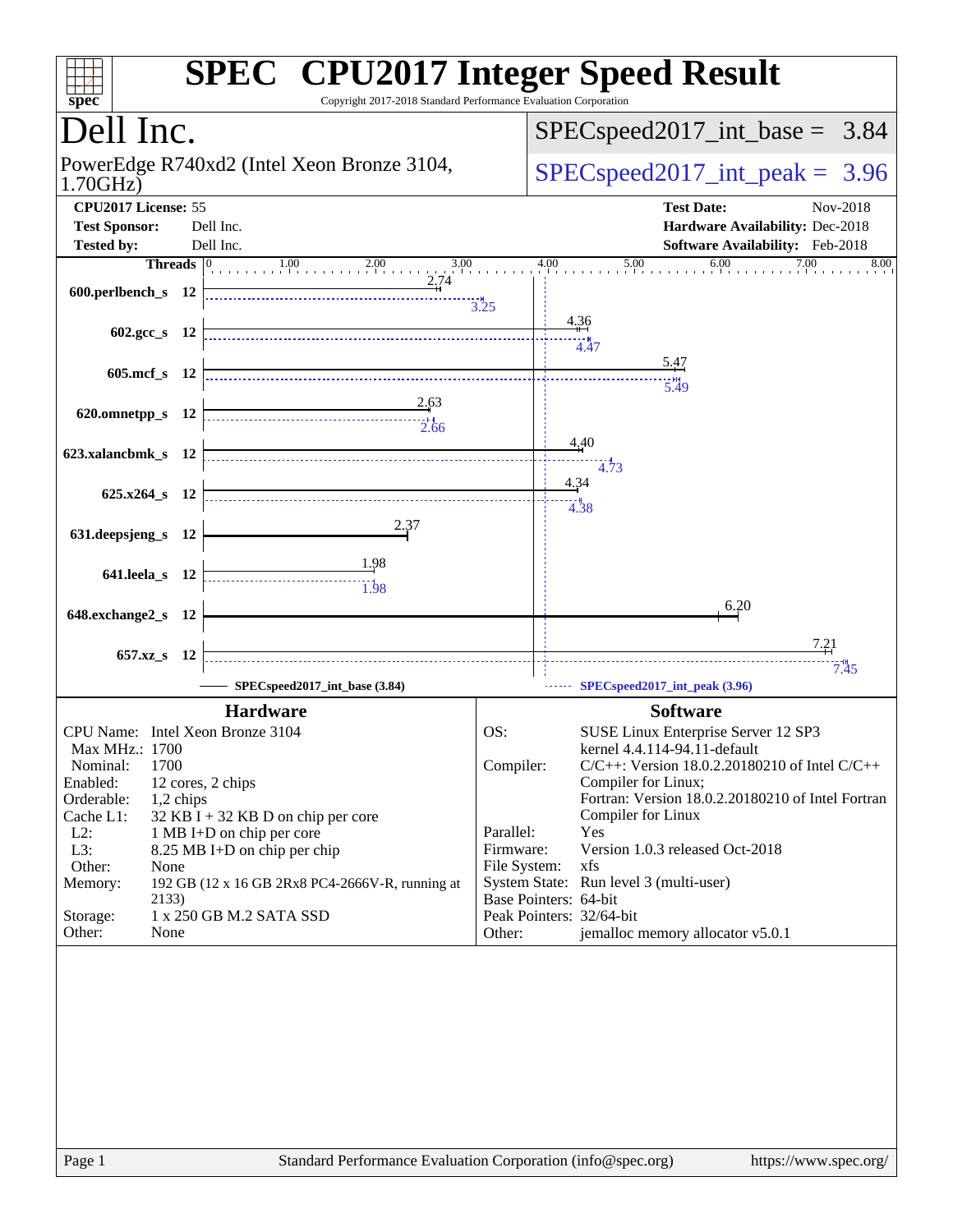

Copyright 2017-2018 Standard Performance Evaluation Corporation

# Dell Inc.

#### 1.70GHz) PowerEdge R740xd2 (Intel Xeon Bronze 3104,  $\vert$  [SPECspeed2017\\_int\\_peak =](http://www.spec.org/auto/cpu2017/Docs/result-fields.html#SPECspeed2017intpeak) 3.96

 $SPECspeed2017\_int\_base = 3.84$ 

**[CPU2017 License:](http://www.spec.org/auto/cpu2017/Docs/result-fields.html#CPU2017License)** 55 **[Test Date:](http://www.spec.org/auto/cpu2017/Docs/result-fields.html#TestDate)** Nov-2018 **[Test Sponsor:](http://www.spec.org/auto/cpu2017/Docs/result-fields.html#TestSponsor)** Dell Inc. **[Hardware Availability:](http://www.spec.org/auto/cpu2017/Docs/result-fields.html#HardwareAvailability)** Dec-2018 **[Tested by:](http://www.spec.org/auto/cpu2017/Docs/result-fields.html#Testedby)** Dell Inc. **[Software Availability:](http://www.spec.org/auto/cpu2017/Docs/result-fields.html#SoftwareAvailability)** Feb-2018

#### **[Results Table](http://www.spec.org/auto/cpu2017/Docs/result-fields.html#ResultsTable)**

|                                      | <b>Base</b>    |                |       |                | <b>Peak</b> |                |       |                |                |              |                |              |                |              |
|--------------------------------------|----------------|----------------|-------|----------------|-------------|----------------|-------|----------------|----------------|--------------|----------------|--------------|----------------|--------------|
| <b>Benchmark</b>                     | <b>Threads</b> | <b>Seconds</b> | Ratio | <b>Seconds</b> | Ratio       | <b>Seconds</b> | Ratio | <b>Threads</b> | <b>Seconds</b> | <b>Ratio</b> | <b>Seconds</b> | <b>Ratio</b> | <b>Seconds</b> | <b>Ratio</b> |
| 600.perlbench s                      | 12             | 645            | 2.75  | 657            | 2.70        | 647            | 2.74  | 12             | 546            | 3.25         | 552            | 3.22         | 546            | 3.25         |
| $602 \text{.} \text{gcc}\text{_<}$ s | 12             | 913            | 4.36  | 893            | 4.46        | 918            | 4.34  | 12             | 893            | 4.46         | <u>891</u>     | 4.47         | 888            | 4.48         |
| $605$ .mcf s                         | 12             | 863            | 5.47  | 863            | 5.47        | 846            | 5.58  | 12             | 866            | 5.45         | 860            | 5.49         | 854            | 5.53         |
| 620.omnetpp_s                        | 12             | 624            | 2.61  | 620            | 2.63        | 621            | 2.63  | 12             | 627            | 2.60         | 609            | 2.68         | 612            | 2.66         |
| 623.xalancbmk s                      | 12             | 322            | 4.40  | 325            | 4.36        | 322            | 4.40  | 12             | 299            | 4.74         | 300            | 4.73         | 300            | 4.73         |
| $625.x264$ s                         | 12             | 407            | 4.34  | 406            | 4.34        | 407            | 4.34  | 12             | 404            | 4.37         | 402            | 4.39         | 403            | 4.38         |
| 631.deepsjeng_s                      | 12             | 605            | 2.37  | 604            | 2.37        | 606            | 2.37  | 12             | 605            | 2.37         | 604            | 2.37         | 606            | 2.37         |
| 641.leela s                          | 12             | 862            | 1.98  | 861            | 1.98        | 861            | 1.98  | 12             | 860            | 1.98         | 860            | 1.98         | 860            | 1.98         |
| 648.exchange2_s                      | 12             | 474            | 6.20  | 492            | 5.98        | 474            | 6.21  | 12             | 474            | 6.20         | 492            | 5.98         | 474            | 6.21         |
| $657.xz$ s                           | 12             | 848            | 7.29  | 857            | 7.21        | 857            | 7.21  | 12             | 830            | 7.45         | 827            | 7.48         | 832            | 7.43         |
| $SPECspeed2017$ int base =<br>3.84   |                |                |       |                |             |                |       |                |                |              |                |              |                |              |

**[SPECspeed2017\\_int\\_peak =](http://www.spec.org/auto/cpu2017/Docs/result-fields.html#SPECspeed2017intpeak) 3.96**

Results appear in the [order in which they were run.](http://www.spec.org/auto/cpu2017/Docs/result-fields.html#RunOrder) Bold underlined text [indicates a median measurement.](http://www.spec.org/auto/cpu2017/Docs/result-fields.html#Median)

#### **[Operating System Notes](http://www.spec.org/auto/cpu2017/Docs/result-fields.html#OperatingSystemNotes)**

Stack size set to unlimited using "ulimit -s unlimited"

#### **[General Notes](http://www.spec.org/auto/cpu2017/Docs/result-fields.html#GeneralNotes)**

Environment variables set by runcpu before the start of the run: KMP\_AFFINITY = "granularity=fine,scatter" LD\_LIBRARY\_PATH = "/home/cpu2017/lib/ia32:/home/cpu2017/lib/intel64:/home/cpu2017/je5.0.1-32:/home/cpu2017/je5.0.1-64" OMP\_STACKSIZE = "192M" Binaries compiled on a system with 1x Intel Core i7-4790 CPU + 32GB RAM memory using Redhat Enterprise Linux 7.4 Yes: The test sponsor attests, as of date of publication, that CVE-2017-5754 (Meltdown) is mitigated in the system as tested and documented. Yes: The test sponsor attests, as of date of publication, that CVE-2017-5753 (Spectre variant 1) is mitigated in the system as tested and documented. Yes: The test sponsor attests, as of date of publication, that CVE-2017-5715 (Spectre variant 2) is mitigated in the system as tested and documented. Transparent Huge Pages enabled by default Prior to runcpu invocation Filesystem page cache synced and cleared with: sync; echo 3> /proc/sys/vm/drop\_caches jemalloc, a general purpose malloc implementation built with the RedHat Enterprise 7.4, and the system compiler gcc 4.8.5 sources available from jemalloc.net or <https://github.com/jemalloc/jemalloc/releases>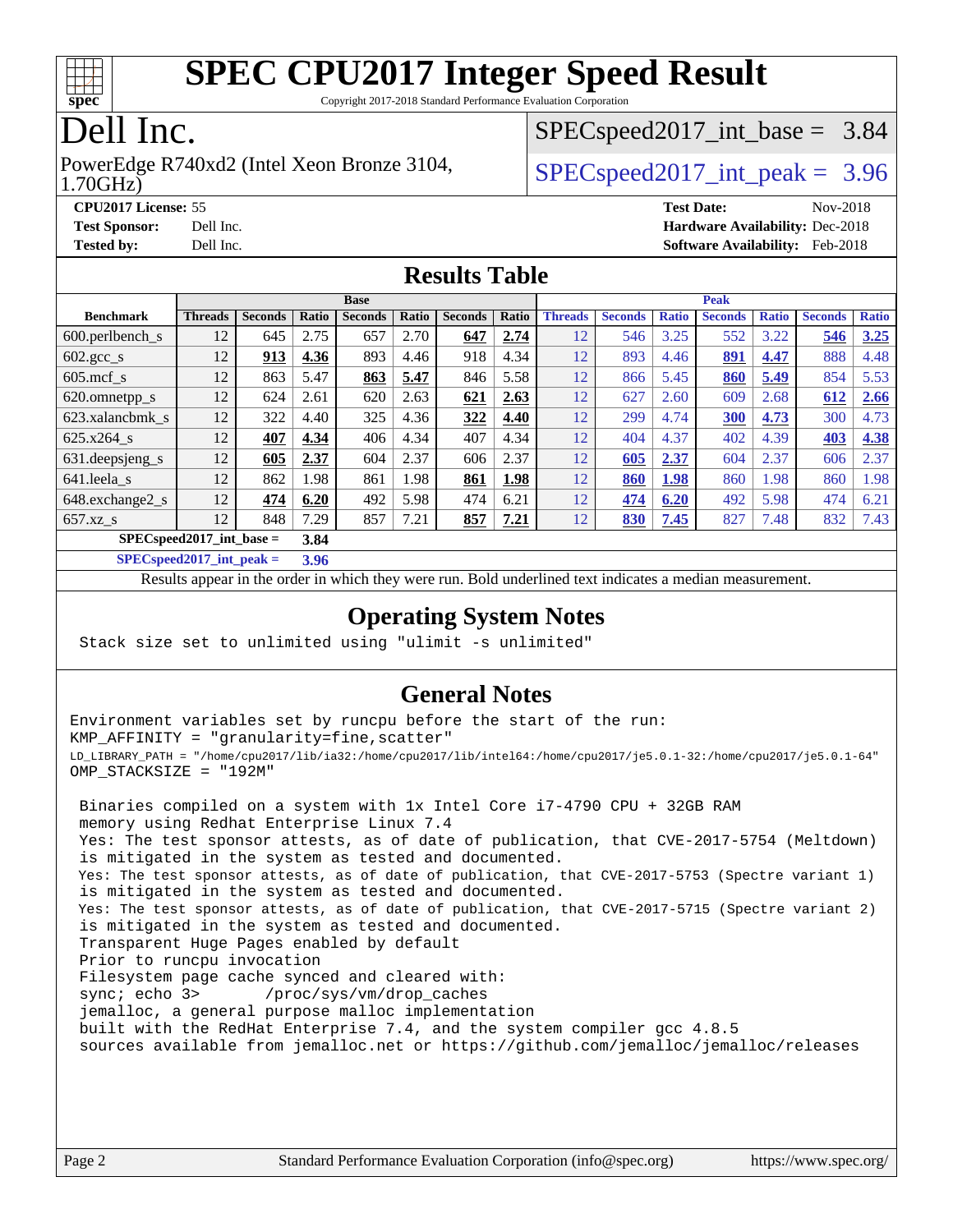

Copyright 2017-2018 Standard Performance Evaluation Corporation

# Dell Inc.

1.70GHz) PowerEdge R740xd2 (Intel Xeon Bronze 3104,  $\boxed{\text{SPEC speed2017\_int\_peak = 3.96}}$ 

[SPECspeed2017\\_int\\_base =](http://www.spec.org/auto/cpu2017/Docs/result-fields.html#SPECspeed2017intbase) 3.84

**[CPU2017 License:](http://www.spec.org/auto/cpu2017/Docs/result-fields.html#CPU2017License)** 55 **[Test Date:](http://www.spec.org/auto/cpu2017/Docs/result-fields.html#TestDate)** Nov-2018 **[Test Sponsor:](http://www.spec.org/auto/cpu2017/Docs/result-fields.html#TestSponsor)** Dell Inc. **[Hardware Availability:](http://www.spec.org/auto/cpu2017/Docs/result-fields.html#HardwareAvailability)** Dec-2018 **[Tested by:](http://www.spec.org/auto/cpu2017/Docs/result-fields.html#Testedby)** Dell Inc. **[Software Availability:](http://www.spec.org/auto/cpu2017/Docs/result-fields.html#SoftwareAvailability)** Feb-2018

#### **[Platform Notes](http://www.spec.org/auto/cpu2017/Docs/result-fields.html#PlatformNotes)**

| Page 3 |                                                | Standard Performance Evaluation Corporation (info@spec.org)                        | https://www.spec.org/ |  |  |  |  |
|--------|------------------------------------------------|------------------------------------------------------------------------------------|-----------------------|--|--|--|--|
|        |                                                | (Continued on next page)                                                           |                       |  |  |  |  |
|        |                                                |                                                                                    |                       |  |  |  |  |
|        | CPU MHz:                                       | 1696.036                                                                           |                       |  |  |  |  |
|        | Stepping:                                      | 4                                                                                  |                       |  |  |  |  |
|        | Model name:                                    |                                                                                    |                       |  |  |  |  |
|        |                                                | Intel(R) Xeon(R) Bronze 3104 CPU @ 1.70GHz                                         |                       |  |  |  |  |
|        | Model:                                         | 85                                                                                 |                       |  |  |  |  |
|        | CPU family:                                    | 6                                                                                  |                       |  |  |  |  |
|        | NUMA node(s):<br>Vendor ID:                    | GenuineIntel                                                                       |                       |  |  |  |  |
|        | Socket(s):                                     | 2                                                                                  |                       |  |  |  |  |
|        | $Core(s)$ per socket:                          | 6                                                                                  |                       |  |  |  |  |
|        | $Thread(s)$ per core:                          | $\mathbf{1}$                                                                       |                       |  |  |  |  |
|        | On-line $CPU(s)$ list:                         | $0 - 11$                                                                           |                       |  |  |  |  |
|        | CPU(s):                                        | 12                                                                                 |                       |  |  |  |  |
|        | Byte Order:                                    | Little Endian                                                                      |                       |  |  |  |  |
|        | CPU op-mode(s): $32-bit, 64-bit$               |                                                                                    |                       |  |  |  |  |
|        | Architecture: x86_64                           |                                                                                    |                       |  |  |  |  |
|        | From 1scpu:                                    |                                                                                    |                       |  |  |  |  |
|        | physical 1: cores 0 1 2 3 4 5                  |                                                                                    |                       |  |  |  |  |
|        | siblings : 6<br>physical 0: cores 0 1 2 3 4 5  |                                                                                    |                       |  |  |  |  |
|        | cpu cores : 6                                  |                                                                                    |                       |  |  |  |  |
|        |                                                | excerpts from /proc/cpuinfo might not be reliable. Use with caution.)              |                       |  |  |  |  |
|        | 12 "processors"                                | cores, siblings (Caution: counting these is hw and system dependent. The following |                       |  |  |  |  |
|        | 2 "physical id"s (chips)                       |                                                                                    |                       |  |  |  |  |
|        |                                                | model name: $Intel(R)$ Xeon(R) Bronze 3104 CPU @ 1.70GHz                           |                       |  |  |  |  |
|        | From /proc/cpuinfo                             |                                                                                    |                       |  |  |  |  |
|        |                                                |                                                                                    |                       |  |  |  |  |
|        |                                                | https://www.spec.org/cpu2017/Docs/config.html#sysinfo                              |                       |  |  |  |  |
|        | For more information on this section, see      | SUT (System Under Test) info as seen by some common utilities.                     |                       |  |  |  |  |
|        |                                                |                                                                                    |                       |  |  |  |  |
|        | running on linux-m8ku Fri Nov 16 10:04:43 2018 |                                                                                    |                       |  |  |  |  |
|        |                                                | Rev: r5974 of 2018-05-19 9bcde8f2999c33d61f64985e45859ea9                          |                       |  |  |  |  |
|        | Sysinfo program /home/cpu2017/bin/sysinfo      |                                                                                    |                       |  |  |  |  |
|        | PCI ASPM L1 Link Power Management disabled     |                                                                                    |                       |  |  |  |  |
|        |                                                | CPU Interconnect Bus Link Power Management disabled                                |                       |  |  |  |  |
|        | Memory Patrol Scrub disabled                   |                                                                                    |                       |  |  |  |  |
|        | Energy Efficiency Policy set to Performance    |                                                                                    |                       |  |  |  |  |
|        | Uncore Frequency set to Dynamic                |                                                                                    |                       |  |  |  |  |
|        | C States set to Autonomous<br>C1E disabled     |                                                                                    |                       |  |  |  |  |
|        | CPU Performance set to Maximum Performance     |                                                                                    |                       |  |  |  |  |
|        | System Profile set to Custom                   |                                                                                    |                       |  |  |  |  |
|        | Virtualization Technology disabled             |                                                                                    |                       |  |  |  |  |
|        | Sub NUMA Cluster disabled                      |                                                                                    |                       |  |  |  |  |
|        | BIOS settings:                                 |                                                                                    |                       |  |  |  |  |
|        |                                                |                                                                                    |                       |  |  |  |  |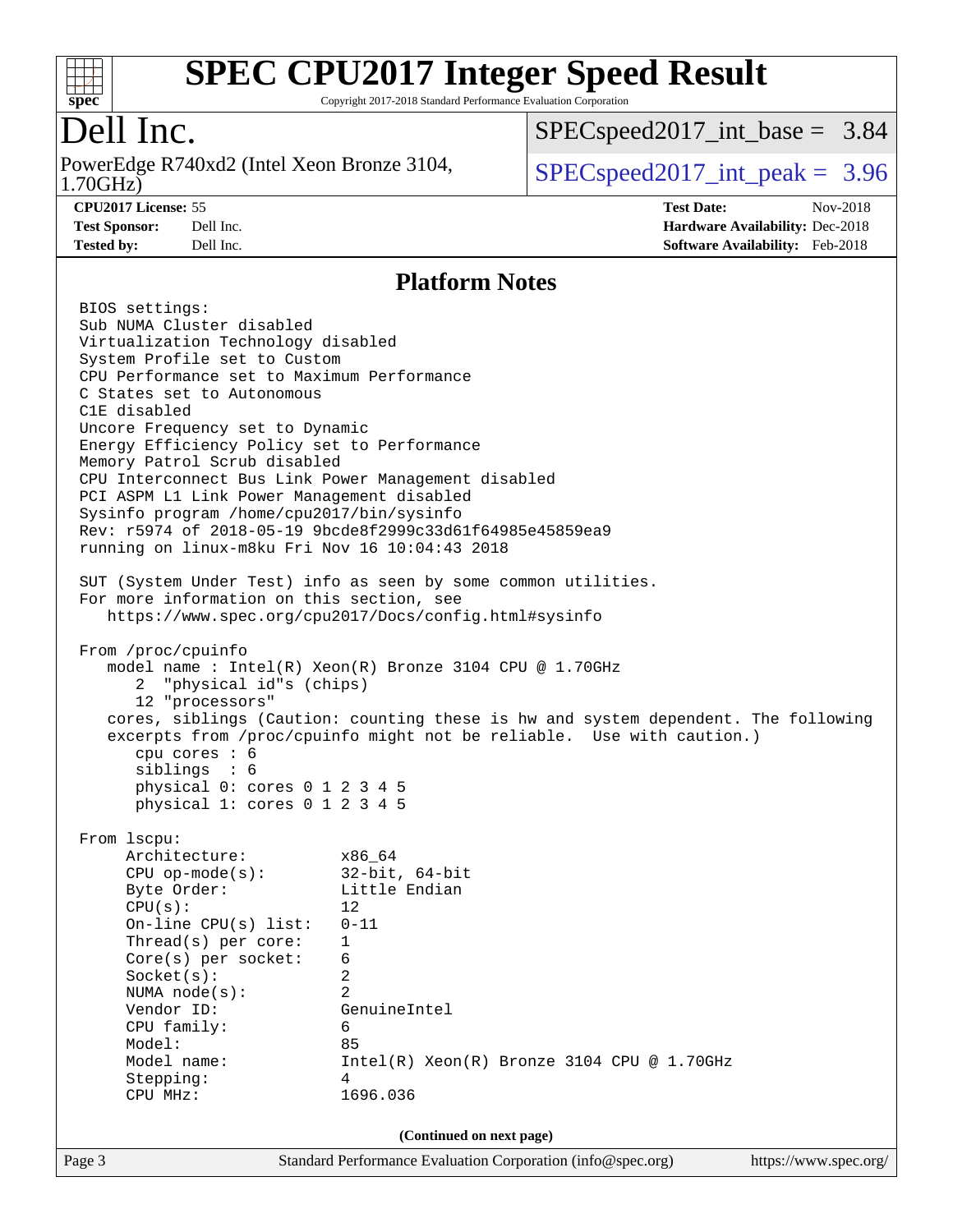

Copyright 2017-2018 Standard Performance Evaluation Corporation

# Dell Inc.

1.70GHz) PowerEdge R740xd2 (Intel Xeon Bronze 3104,  $\text{SPEC speed2017\_int\_peak} = 3.96$ 

[SPECspeed2017\\_int\\_base =](http://www.spec.org/auto/cpu2017/Docs/result-fields.html#SPECspeed2017intbase) 3.84

**[CPU2017 License:](http://www.spec.org/auto/cpu2017/Docs/result-fields.html#CPU2017License)** 55 **[Test Date:](http://www.spec.org/auto/cpu2017/Docs/result-fields.html#TestDate)** Nov-2018 **[Test Sponsor:](http://www.spec.org/auto/cpu2017/Docs/result-fields.html#TestSponsor)** Dell Inc. **[Hardware Availability:](http://www.spec.org/auto/cpu2017/Docs/result-fields.html#HardwareAvailability)** Dec-2018 **[Tested by:](http://www.spec.org/auto/cpu2017/Docs/result-fields.html#Testedby)** Dell Inc. **[Software Availability:](http://www.spec.org/auto/cpu2017/Docs/result-fields.html#SoftwareAvailability)** Feb-2018

#### **[Platform Notes \(Continued\)](http://www.spec.org/auto/cpu2017/Docs/result-fields.html#PlatformNotes)**

| BogoMIPS:<br>Virtualization:                                                                                                                                                                                                                                       | 3392.07<br>$VT - x$                                                                                                                                                                                                                                                                                                                                                                                                                                                                                                                                                                                                                                                                                                                                                                                                    |
|--------------------------------------------------------------------------------------------------------------------------------------------------------------------------------------------------------------------------------------------------------------------|------------------------------------------------------------------------------------------------------------------------------------------------------------------------------------------------------------------------------------------------------------------------------------------------------------------------------------------------------------------------------------------------------------------------------------------------------------------------------------------------------------------------------------------------------------------------------------------------------------------------------------------------------------------------------------------------------------------------------------------------------------------------------------------------------------------------|
| L1d cache:                                                                                                                                                                                                                                                         | 32K                                                                                                                                                                                                                                                                                                                                                                                                                                                                                                                                                                                                                                                                                                                                                                                                                    |
| Lli cache:                                                                                                                                                                                                                                                         | 32K                                                                                                                                                                                                                                                                                                                                                                                                                                                                                                                                                                                                                                                                                                                                                                                                                    |
| L2 cache:                                                                                                                                                                                                                                                          | 1024K                                                                                                                                                                                                                                                                                                                                                                                                                                                                                                                                                                                                                                                                                                                                                                                                                  |
| $L3$ cache:                                                                                                                                                                                                                                                        | 8448K                                                                                                                                                                                                                                                                                                                                                                                                                                                                                                                                                                                                                                                                                                                                                                                                                  |
| NUMA $node0$ $CPU(s)$ :<br>NUMA nodel CPU(s):                                                                                                                                                                                                                      | 0, 2, 4, 6, 8, 10<br>1, 3, 5, 7, 9, 11                                                                                                                                                                                                                                                                                                                                                                                                                                                                                                                                                                                                                                                                                                                                                                                 |
| Flags:                                                                                                                                                                                                                                                             | fpu vme de pse tsc msr pae mce cx8 apic sep mtrr pge mca cmov<br>pat pse36 clflush dts acpi mmx fxsr sse sse2 ss ht tm pbe syscall nx pdpelgb rdtscp<br>lm constant_tsc art arch_perfmon pebs bts rep_good nopl xtopology nonstop_tsc<br>aperfmperf eagerfpu pni pclmulqdq dtes64 monitor ds_cpl vmx smx est tm2 ssse3 sdbg<br>fma cx16 xtpr pdcm pcid dca sse4_1 sse4_2 x2apic movbe popcnt tsc_deadline_timer aes<br>xsave avx f16c rdrand lahf_lm abm 3dnowprefetch arat epb invpcid_single pln pts<br>dtherm intel_pt rsb_ctxsw spec_ctrl retpoline kaiser tpr_shadow vnmi flexpriority<br>ept vpid fsgsbase tsc_adjust bmil hle avx2 smep bmi2 erms invpcid rtm cqm mpx<br>avx512f avx512dq rdseed adx smap clflushopt clwb avx512cd avx512bw avx512vl xsaveopt<br>xsavec xgetbvl cqm_llc cqm_occup_llc pku ospke |
| /proc/cpuinfo cache data<br>cache size: 8448 KB                                                                                                                                                                                                                    |                                                                                                                                                                                                                                                                                                                                                                                                                                                                                                                                                                                                                                                                                                                                                                                                                        |
| physical chip.<br>available: 2 nodes (0-1)<br>node 0 cpus: 0 2 4 6 8 10<br>node 0 size: 95286 MB<br>node 0 free: 94917 MB<br>node 1 cpus: 1 3 5 7 9 11<br>node 1 size: 96750 MB<br>node 1 free: 96394 MB<br>node distances:<br>node 0 1<br>0: 10 21<br>1:<br>21 10 | From numactl --hardware WARNING: a numactl 'node' might or might not correspond to a                                                                                                                                                                                                                                                                                                                                                                                                                                                                                                                                                                                                                                                                                                                                   |
| From /proc/meminfo<br>MemTotal:<br>196645108 kB                                                                                                                                                                                                                    |                                                                                                                                                                                                                                                                                                                                                                                                                                                                                                                                                                                                                                                                                                                                                                                                                        |
| HugePages_Total:<br>0<br>Hugepagesize:<br>2048 kB                                                                                                                                                                                                                  |                                                                                                                                                                                                                                                                                                                                                                                                                                                                                                                                                                                                                                                                                                                                                                                                                        |
| /usr/bin/lsb_release -d<br>SUSE Linux Enterprise Server 12 SP3                                                                                                                                                                                                     |                                                                                                                                                                                                                                                                                                                                                                                                                                                                                                                                                                                                                                                                                                                                                                                                                        |
| From /etc/*release* /etc/*version*<br>SuSE-release:<br>SUSE Linux Enterprise Server 12 (x86_64)                                                                                                                                                                    |                                                                                                                                                                                                                                                                                                                                                                                                                                                                                                                                                                                                                                                                                                                                                                                                                        |
|                                                                                                                                                                                                                                                                    | (Continued on next page)                                                                                                                                                                                                                                                                                                                                                                                                                                                                                                                                                                                                                                                                                                                                                                                               |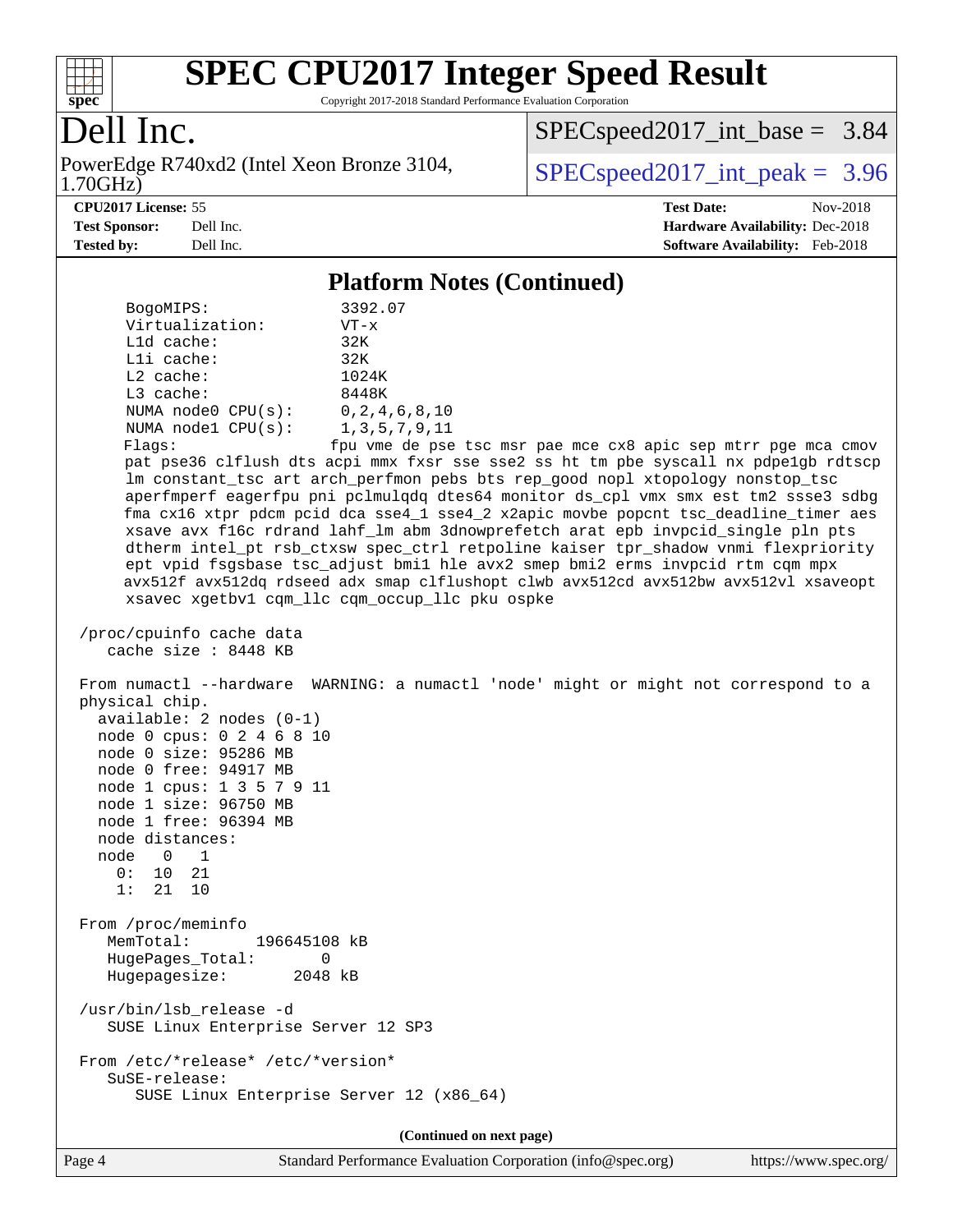

Copyright 2017-2018 Standard Performance Evaluation Corporation

## Dell Inc.

1.70GHz) PowerEdge R740xd2 (Intel Xeon Bronze 3104,  $\vert$  [SPECspeed2017\\_int\\_peak =](http://www.spec.org/auto/cpu2017/Docs/result-fields.html#SPECspeed2017intpeak) 3.96

 $SPECspeed2017\_int\_base = 3.84$ 

**[Tested by:](http://www.spec.org/auto/cpu2017/Docs/result-fields.html#Testedby)** Dell Inc. **[Software Availability:](http://www.spec.org/auto/cpu2017/Docs/result-fields.html#SoftwareAvailability)** Feb-2018

**[CPU2017 License:](http://www.spec.org/auto/cpu2017/Docs/result-fields.html#CPU2017License)** 55 **[Test Date:](http://www.spec.org/auto/cpu2017/Docs/result-fields.html#TestDate)** Nov-2018 **[Test Sponsor:](http://www.spec.org/auto/cpu2017/Docs/result-fields.html#TestSponsor)** Dell Inc. **[Hardware Availability:](http://www.spec.org/auto/cpu2017/Docs/result-fields.html#HardwareAvailability)** Dec-2018

#### **[Platform Notes \(Continued\)](http://www.spec.org/auto/cpu2017/Docs/result-fields.html#PlatformNotes)**

Page 5 Standard Performance Evaluation Corporation [\(info@spec.org\)](mailto:info@spec.org) <https://www.spec.org/> VERSION = 12 PATCHLEVEL = 3 # This file is deprecated and will be removed in a future service pack or release. # Please check /etc/os-release for details about this release. os-release: NAME="SLES" VERSION="12-SP3" VERSION\_ID="12.3" PRETTY\_NAME="SUSE Linux Enterprise Server 12 SP3" ID="sles" ANSI\_COLOR="0;32" CPE\_NAME="cpe:/o:suse:sles:12:sp3" uname -a: Linux linux-m8ku 4.4.114-94.11-default #1 SMP Thu Feb 1 19:28:26 UTC 2018 (4309ff9) x86\_64 x86\_64 x86\_64 GNU/Linux Kernel self-reported vulnerability status: CVE-2017-5754 (Meltdown): Mitigation: PTI CVE-2017-5753 (Spectre variant 1): Mitigation: Barriers CVE-2017-5715 (Spectre variant 2): Mitigation: IBRS+IBPB run-level 3 Nov 16 09:27 last=5 SPEC is set to: /home/cpu2017 Filesystem Type Size Used Avail Use% Mounted on /dev/sdz4 xfs 182G 4.0G 178G 3% /home Additional information from dmidecode follows. WARNING: Use caution when you interpret this section. The 'dmidecode' program reads system data which is "intended to allow hardware to be accurately determined", but the intent may not be met, as there are frequent changes to hardware, firmware, and the "DMTF SMBIOS" standard. BIOS Dell Inc. 1.0.3 10/25/2018 Memory: 12x 002C04B3002C 18ASF2G72PDZ-2G6E1 16 GB 2 rank 2666, configured at 2133 4x Not Specified Not Specified (End of data from sysinfo program) **[Compiler Version Notes](http://www.spec.org/auto/cpu2017/Docs/result-fields.html#CompilerVersionNotes)** ============================================================================== CC 600.perlbench\_s(base) 602.gcc\_s(base) 605.mcf\_s(base) 625.x264\_s(base)  $657.xx$  s(base) ------------------------------------------------------------------------------ **(Continued on next page)**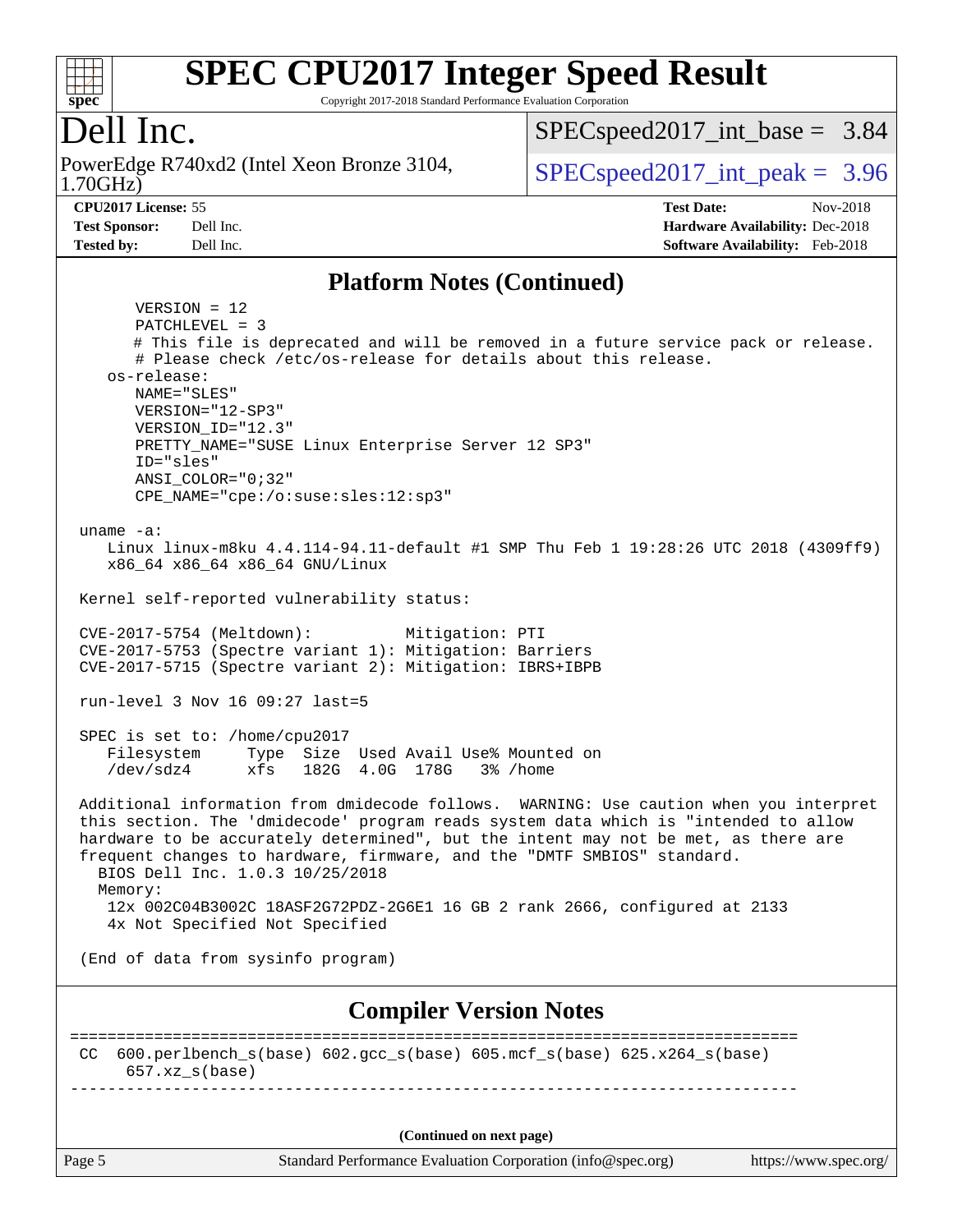

Copyright 2017-2018 Standard Performance Evaluation Corporation

## Dell Inc.

1.70GHz) PowerEdge R740xd2 (Intel Xeon Bronze 3104,  $\text{SPEC speed2017\_int\_peak} = 3.96$ 

[SPECspeed2017\\_int\\_base =](http://www.spec.org/auto/cpu2017/Docs/result-fields.html#SPECspeed2017intbase) 3.84

**[CPU2017 License:](http://www.spec.org/auto/cpu2017/Docs/result-fields.html#CPU2017License)** 55 **[Test Date:](http://www.spec.org/auto/cpu2017/Docs/result-fields.html#TestDate)** Nov-2018 **[Test Sponsor:](http://www.spec.org/auto/cpu2017/Docs/result-fields.html#TestSponsor)** Dell Inc. **[Hardware Availability:](http://www.spec.org/auto/cpu2017/Docs/result-fields.html#HardwareAvailability)** Dec-2018 **[Tested by:](http://www.spec.org/auto/cpu2017/Docs/result-fields.html#Testedby)** Dell Inc. **[Software Availability:](http://www.spec.org/auto/cpu2017/Docs/result-fields.html#SoftwareAvailability)** Feb-2018

#### **[Compiler Version Notes \(Continued\)](http://www.spec.org/auto/cpu2017/Docs/result-fields.html#CompilerVersionNotes)**

| icc (ICC) 18.0.2 20180210<br>Copyright (C) 1985-2018 Intel Corporation. All rights reserved.                                |
|-----------------------------------------------------------------------------------------------------------------------------|
| 600.perlbench_s(peak) 602.gcc_s(peak) 605.mcf_s(peak) 625.x264_s(peak)<br>CC<br>$657. xz$ <sub>_<math>s</math></sub> (peak) |
| icc (ICC) 18.0.2 20180210<br>Copyright (C) 1985-2018 Intel Corporation. All rights reserved.                                |
| CXXC 620.omnetpp_s(base) 623.xalancbmk_s(base) 631.deepsjeng_s(base)<br>641.leela_s(base)                                   |
| icpc (ICC) 18.0.2 20180210<br>Copyright (C) 1985-2018 Intel Corporation. All rights reserved.                               |
| CXXC 620.omnetpp_s(peak) 623.xalancbmk_s(peak) 631.deepsjeng_s(peak)<br>641.leela s(peak)                                   |
| icpc (ICC) 18.0.2 20180210<br>Copyright (C) 1985-2018 Intel Corporation. All rights reserved.                               |
| FC 648.exchange2_s(base)                                                                                                    |
| ifort (IFORT) 18.0.2 20180210<br>Copyright (C) 1985-2018 Intel Corporation. All rights reserved.                            |
| 648.exchange2_s(peak)<br>FC.                                                                                                |
| ifort (IFORT) 18.0.2 20180210<br>Copyright (C) 1985-2018 Intel Corporation. All rights reserved.                            |
|                                                                                                                             |

#### **[Base Compiler Invocation](http://www.spec.org/auto/cpu2017/Docs/result-fields.html#BaseCompilerInvocation)**

[C benchmarks:](http://www.spec.org/auto/cpu2017/Docs/result-fields.html#Cbenchmarks) [icc -m64 -std=c11](http://www.spec.org/cpu2017/results/res2018q4/cpu2017-20181210-10216.flags.html#user_CCbase_intel_icc_64bit_c11_33ee0cdaae7deeeab2a9725423ba97205ce30f63b9926c2519791662299b76a0318f32ddfffdc46587804de3178b4f9328c46fa7c2b0cd779d7a61945c91cd35)

**(Continued on next page)**

Page 6 Standard Performance Evaluation Corporation [\(info@spec.org\)](mailto:info@spec.org) <https://www.spec.org/>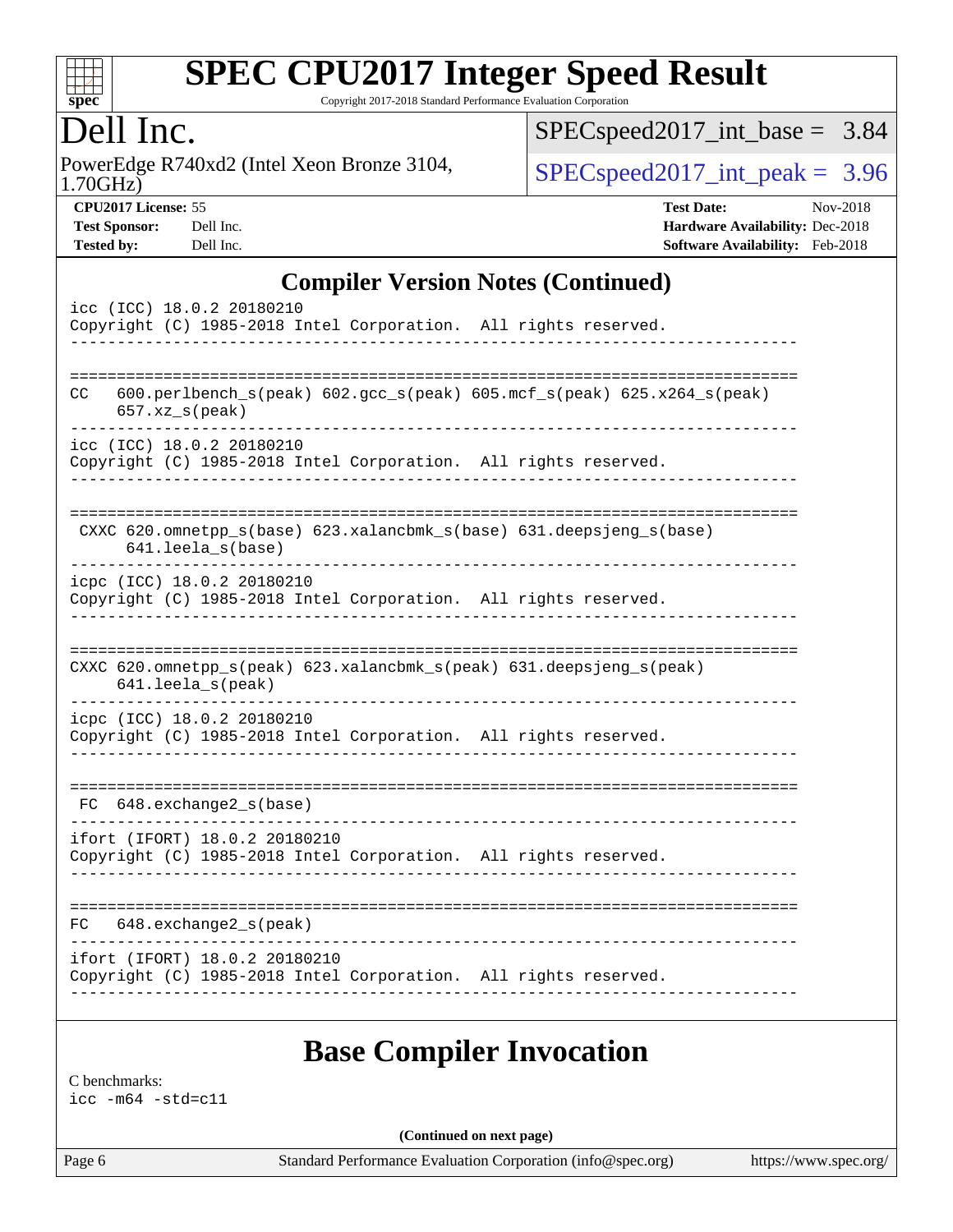

Copyright 2017-2018 Standard Performance Evaluation Corporation

# Dell Inc.

1.70GHz) PowerEdge R740xd2 (Intel Xeon Bronze 3104,  $\vert$  [SPECspeed2017\\_int\\_peak =](http://www.spec.org/auto/cpu2017/Docs/result-fields.html#SPECspeed2017intpeak) 3.96

 $SPECspeed2017\_int\_base = 3.84$ 

**[CPU2017 License:](http://www.spec.org/auto/cpu2017/Docs/result-fields.html#CPU2017License)** 55 **[Test Date:](http://www.spec.org/auto/cpu2017/Docs/result-fields.html#TestDate)** Nov-2018 **[Test Sponsor:](http://www.spec.org/auto/cpu2017/Docs/result-fields.html#TestSponsor)** Dell Inc. **[Hardware Availability:](http://www.spec.org/auto/cpu2017/Docs/result-fields.html#HardwareAvailability)** Dec-2018 **[Tested by:](http://www.spec.org/auto/cpu2017/Docs/result-fields.html#Testedby)** Dell Inc. **[Software Availability:](http://www.spec.org/auto/cpu2017/Docs/result-fields.html#SoftwareAvailability)** Feb-2018

## **[Base Compiler Invocation \(Continued\)](http://www.spec.org/auto/cpu2017/Docs/result-fields.html#BaseCompilerInvocation)**

[C++ benchmarks](http://www.spec.org/auto/cpu2017/Docs/result-fields.html#CXXbenchmarks): [icpc -m64](http://www.spec.org/cpu2017/results/res2018q4/cpu2017-20181210-10216.flags.html#user_CXXbase_intel_icpc_64bit_4ecb2543ae3f1412ef961e0650ca070fec7b7afdcd6ed48761b84423119d1bf6bdf5cad15b44d48e7256388bc77273b966e5eb805aefd121eb22e9299b2ec9d9)

[Fortran benchmarks](http://www.spec.org/auto/cpu2017/Docs/result-fields.html#Fortranbenchmarks): [ifort -m64](http://www.spec.org/cpu2017/results/res2018q4/cpu2017-20181210-10216.flags.html#user_FCbase_intel_ifort_64bit_24f2bb282fbaeffd6157abe4f878425411749daecae9a33200eee2bee2fe76f3b89351d69a8130dd5949958ce389cf37ff59a95e7a40d588e8d3a57e0c3fd751)

#### **[Base Portability Flags](http://www.spec.org/auto/cpu2017/Docs/result-fields.html#BasePortabilityFlags)**

 600.perlbench\_s: [-DSPEC\\_LP64](http://www.spec.org/cpu2017/results/res2018q4/cpu2017-20181210-10216.flags.html#b600.perlbench_s_basePORTABILITY_DSPEC_LP64) [-DSPEC\\_LINUX\\_X64](http://www.spec.org/cpu2017/results/res2018q4/cpu2017-20181210-10216.flags.html#b600.perlbench_s_baseCPORTABILITY_DSPEC_LINUX_X64) 602.gcc\_s: [-DSPEC\\_LP64](http://www.spec.org/cpu2017/results/res2018q4/cpu2017-20181210-10216.flags.html#suite_basePORTABILITY602_gcc_s_DSPEC_LP64) 605.mcf\_s: [-DSPEC\\_LP64](http://www.spec.org/cpu2017/results/res2018q4/cpu2017-20181210-10216.flags.html#suite_basePORTABILITY605_mcf_s_DSPEC_LP64) 620.omnetpp\_s: [-DSPEC\\_LP64](http://www.spec.org/cpu2017/results/res2018q4/cpu2017-20181210-10216.flags.html#suite_basePORTABILITY620_omnetpp_s_DSPEC_LP64) 623.xalancbmk\_s: [-DSPEC\\_LP64](http://www.spec.org/cpu2017/results/res2018q4/cpu2017-20181210-10216.flags.html#suite_basePORTABILITY623_xalancbmk_s_DSPEC_LP64) [-DSPEC\\_LINUX](http://www.spec.org/cpu2017/results/res2018q4/cpu2017-20181210-10216.flags.html#b623.xalancbmk_s_baseCXXPORTABILITY_DSPEC_LINUX) 625.x264\_s: [-DSPEC\\_LP64](http://www.spec.org/cpu2017/results/res2018q4/cpu2017-20181210-10216.flags.html#suite_basePORTABILITY625_x264_s_DSPEC_LP64) 631.deepsjeng\_s: [-DSPEC\\_LP64](http://www.spec.org/cpu2017/results/res2018q4/cpu2017-20181210-10216.flags.html#suite_basePORTABILITY631_deepsjeng_s_DSPEC_LP64) 641.leela\_s: [-DSPEC\\_LP64](http://www.spec.org/cpu2017/results/res2018q4/cpu2017-20181210-10216.flags.html#suite_basePORTABILITY641_leela_s_DSPEC_LP64) 648.exchange2\_s: [-DSPEC\\_LP64](http://www.spec.org/cpu2017/results/res2018q4/cpu2017-20181210-10216.flags.html#suite_basePORTABILITY648_exchange2_s_DSPEC_LP64) 657.xz\_s: [-DSPEC\\_LP64](http://www.spec.org/cpu2017/results/res2018q4/cpu2017-20181210-10216.flags.html#suite_basePORTABILITY657_xz_s_DSPEC_LP64)

# **[Base Optimization Flags](http://www.spec.org/auto/cpu2017/Docs/result-fields.html#BaseOptimizationFlags)**

#### [C benchmarks](http://www.spec.org/auto/cpu2017/Docs/result-fields.html#Cbenchmarks):

```
-Wl,-z,muldefs -xCORE-AVX2 -ipo -O3 -no-prec-div
-qopt-mem-layout-trans=3 -qopenmp -DSPEC_OPENMP
-L/usr/local/je5.0.1-64/lib -ljemalloc
```
#### [C++ benchmarks:](http://www.spec.org/auto/cpu2017/Docs/result-fields.html#CXXbenchmarks)

[-Wl,-z,muldefs](http://www.spec.org/cpu2017/results/res2018q4/cpu2017-20181210-10216.flags.html#user_CXXbase_link_force_multiple1_b4cbdb97b34bdee9ceefcfe54f4c8ea74255f0b02a4b23e853cdb0e18eb4525ac79b5a88067c842dd0ee6996c24547a27a4b99331201badda8798ef8a743f577) [-xCORE-AVX2](http://www.spec.org/cpu2017/results/res2018q4/cpu2017-20181210-10216.flags.html#user_CXXbase_f-xCORE-AVX2) [-ipo](http://www.spec.org/cpu2017/results/res2018q4/cpu2017-20181210-10216.flags.html#user_CXXbase_f-ipo) [-O3](http://www.spec.org/cpu2017/results/res2018q4/cpu2017-20181210-10216.flags.html#user_CXXbase_f-O3) [-no-prec-div](http://www.spec.org/cpu2017/results/res2018q4/cpu2017-20181210-10216.flags.html#user_CXXbase_f-no-prec-div) [-qopt-mem-layout-trans=3](http://www.spec.org/cpu2017/results/res2018q4/cpu2017-20181210-10216.flags.html#user_CXXbase_f-qopt-mem-layout-trans_de80db37974c74b1f0e20d883f0b675c88c3b01e9d123adea9b28688d64333345fb62bc4a798493513fdb68f60282f9a726aa07f478b2f7113531aecce732043) [-L/usr/local/je5.0.1-64/lib](http://www.spec.org/cpu2017/results/res2018q4/cpu2017-20181210-10216.flags.html#user_CXXbase_jemalloc_link_path64_4b10a636b7bce113509b17f3bd0d6226c5fb2346b9178c2d0232c14f04ab830f976640479e5c33dc2bcbbdad86ecfb6634cbbd4418746f06f368b512fced5394) [-ljemalloc](http://www.spec.org/cpu2017/results/res2018q4/cpu2017-20181210-10216.flags.html#user_CXXbase_jemalloc_link_lib_d1249b907c500fa1c0672f44f562e3d0f79738ae9e3c4a9c376d49f265a04b9c99b167ecedbf6711b3085be911c67ff61f150a17b3472be731631ba4d0471706)

#### [Fortran benchmarks](http://www.spec.org/auto/cpu2017/Docs/result-fields.html#Fortranbenchmarks):

[-Wl,-z,muldefs](http://www.spec.org/cpu2017/results/res2018q4/cpu2017-20181210-10216.flags.html#user_FCbase_link_force_multiple1_b4cbdb97b34bdee9ceefcfe54f4c8ea74255f0b02a4b23e853cdb0e18eb4525ac79b5a88067c842dd0ee6996c24547a27a4b99331201badda8798ef8a743f577) [-xCORE-AVX2](http://www.spec.org/cpu2017/results/res2018q4/cpu2017-20181210-10216.flags.html#user_FCbase_f-xCORE-AVX2) [-ipo](http://www.spec.org/cpu2017/results/res2018q4/cpu2017-20181210-10216.flags.html#user_FCbase_f-ipo) [-O3](http://www.spec.org/cpu2017/results/res2018q4/cpu2017-20181210-10216.flags.html#user_FCbase_f-O3) [-no-prec-div](http://www.spec.org/cpu2017/results/res2018q4/cpu2017-20181210-10216.flags.html#user_FCbase_f-no-prec-div) [-qopt-mem-layout-trans=3](http://www.spec.org/cpu2017/results/res2018q4/cpu2017-20181210-10216.flags.html#user_FCbase_f-qopt-mem-layout-trans_de80db37974c74b1f0e20d883f0b675c88c3b01e9d123adea9b28688d64333345fb62bc4a798493513fdb68f60282f9a726aa07f478b2f7113531aecce732043) [-nostandard-realloc-lhs](http://www.spec.org/cpu2017/results/res2018q4/cpu2017-20181210-10216.flags.html#user_FCbase_f_2003_std_realloc_82b4557e90729c0f113870c07e44d33d6f5a304b4f63d4c15d2d0f1fab99f5daaed73bdb9275d9ae411527f28b936061aa8b9c8f2d63842963b95c9dd6426b8a) [-L/usr/local/je5.0.1-64/lib](http://www.spec.org/cpu2017/results/res2018q4/cpu2017-20181210-10216.flags.html#user_FCbase_jemalloc_link_path64_4b10a636b7bce113509b17f3bd0d6226c5fb2346b9178c2d0232c14f04ab830f976640479e5c33dc2bcbbdad86ecfb6634cbbd4418746f06f368b512fced5394) [-ljemalloc](http://www.spec.org/cpu2017/results/res2018q4/cpu2017-20181210-10216.flags.html#user_FCbase_jemalloc_link_lib_d1249b907c500fa1c0672f44f562e3d0f79738ae9e3c4a9c376d49f265a04b9c99b167ecedbf6711b3085be911c67ff61f150a17b3472be731631ba4d0471706)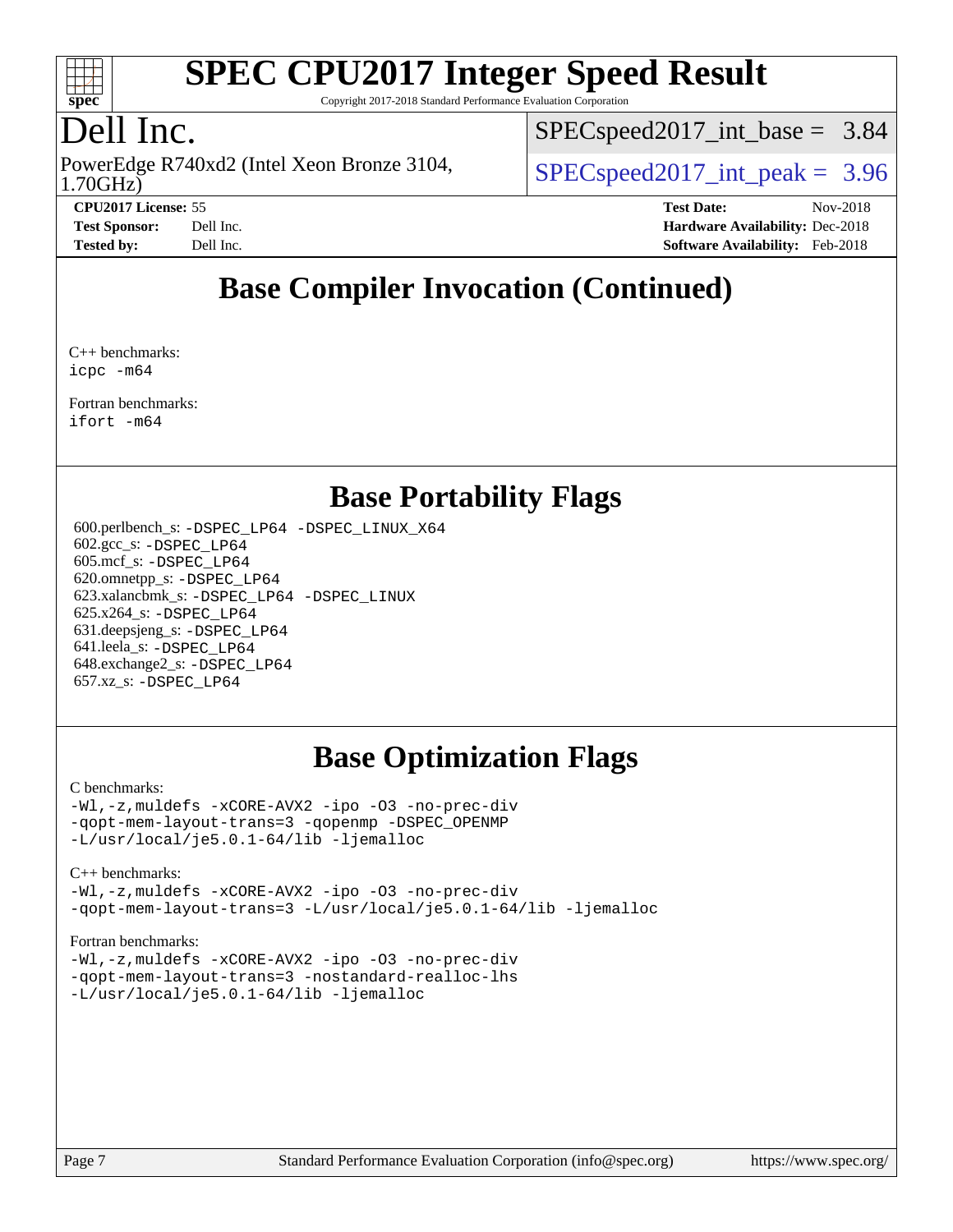

Copyright 2017-2018 Standard Performance Evaluation Corporation

## Dell Inc.

1.70GHz) PowerEdge R740xd2 (Intel Xeon Bronze 3104,  $\vert$  [SPECspeed2017\\_int\\_peak =](http://www.spec.org/auto/cpu2017/Docs/result-fields.html#SPECspeed2017intpeak) 3.96

 $SPECspeed2017\_int\_base = 3.84$ 

**[CPU2017 License:](http://www.spec.org/auto/cpu2017/Docs/result-fields.html#CPU2017License)** 55 **[Test Date:](http://www.spec.org/auto/cpu2017/Docs/result-fields.html#TestDate)** Nov-2018 **[Test Sponsor:](http://www.spec.org/auto/cpu2017/Docs/result-fields.html#TestSponsor)** Dell Inc. **[Hardware Availability:](http://www.spec.org/auto/cpu2017/Docs/result-fields.html#HardwareAvailability)** Dec-2018 **[Tested by:](http://www.spec.org/auto/cpu2017/Docs/result-fields.html#Testedby)** Dell Inc. **[Software Availability:](http://www.spec.org/auto/cpu2017/Docs/result-fields.html#SoftwareAvailability)** Feb-2018

### **[Peak Compiler Invocation](http://www.spec.org/auto/cpu2017/Docs/result-fields.html#PeakCompilerInvocation)**

[C benchmarks:](http://www.spec.org/auto/cpu2017/Docs/result-fields.html#Cbenchmarks)

[icc -m64 -std=c11](http://www.spec.org/cpu2017/results/res2018q4/cpu2017-20181210-10216.flags.html#user_CCpeak_intel_icc_64bit_c11_33ee0cdaae7deeeab2a9725423ba97205ce30f63b9926c2519791662299b76a0318f32ddfffdc46587804de3178b4f9328c46fa7c2b0cd779d7a61945c91cd35)

[C++ benchmarks \(except as noted below\):](http://www.spec.org/auto/cpu2017/Docs/result-fields.html#CXXbenchmarksexceptasnotedbelow) [icpc -m64](http://www.spec.org/cpu2017/results/res2018q4/cpu2017-20181210-10216.flags.html#user_CXXpeak_intel_icpc_64bit_4ecb2543ae3f1412ef961e0650ca070fec7b7afdcd6ed48761b84423119d1bf6bdf5cad15b44d48e7256388bc77273b966e5eb805aefd121eb22e9299b2ec9d9)

623.xalancbmk\_s: [icpc -m32 -L/home/prasadj/specdev/IC18u2\\_Internal/lin\\_18\\_0\\_20180210/compiler/lib/ia32\\_lin](http://www.spec.org/cpu2017/results/res2018q4/cpu2017-20181210-10216.flags.html#user_peakCXXLD623_xalancbmk_s_intel_icpc_c6d030cd79af6ea7d6fb64c57e8fe7ae8fe0b96fc5a3b3f4a10e3273b3d7fa9decd8263f6330cef23f751cb093a69fae84a2bf4c243500a8eed069248128076f)

[Fortran benchmarks:](http://www.spec.org/auto/cpu2017/Docs/result-fields.html#Fortranbenchmarks) [ifort -m64](http://www.spec.org/cpu2017/results/res2018q4/cpu2017-20181210-10216.flags.html#user_FCpeak_intel_ifort_64bit_24f2bb282fbaeffd6157abe4f878425411749daecae9a33200eee2bee2fe76f3b89351d69a8130dd5949958ce389cf37ff59a95e7a40d588e8d3a57e0c3fd751)

## **[Peak Portability Flags](http://www.spec.org/auto/cpu2017/Docs/result-fields.html#PeakPortabilityFlags)**

 600.perlbench\_s: [-DSPEC\\_LP64](http://www.spec.org/cpu2017/results/res2018q4/cpu2017-20181210-10216.flags.html#b600.perlbench_s_peakPORTABILITY_DSPEC_LP64) [-DSPEC\\_LINUX\\_X64](http://www.spec.org/cpu2017/results/res2018q4/cpu2017-20181210-10216.flags.html#b600.perlbench_s_peakCPORTABILITY_DSPEC_LINUX_X64) 602.gcc\_s: [-DSPEC\\_LP64](http://www.spec.org/cpu2017/results/res2018q4/cpu2017-20181210-10216.flags.html#suite_peakPORTABILITY602_gcc_s_DSPEC_LP64) 605.mcf\_s: [-DSPEC\\_LP64](http://www.spec.org/cpu2017/results/res2018q4/cpu2017-20181210-10216.flags.html#suite_peakPORTABILITY605_mcf_s_DSPEC_LP64) 620.omnetpp\_s: [-DSPEC\\_LP64](http://www.spec.org/cpu2017/results/res2018q4/cpu2017-20181210-10216.flags.html#suite_peakPORTABILITY620_omnetpp_s_DSPEC_LP64) 623.xalancbmk\_s: [-D\\_FILE\\_OFFSET\\_BITS=64](http://www.spec.org/cpu2017/results/res2018q4/cpu2017-20181210-10216.flags.html#user_peakPORTABILITY623_xalancbmk_s_file_offset_bits_64_5ae949a99b284ddf4e95728d47cb0843d81b2eb0e18bdfe74bbf0f61d0b064f4bda2f10ea5eb90e1dcab0e84dbc592acfc5018bc955c18609f94ddb8d550002c) [-DSPEC\\_LINUX](http://www.spec.org/cpu2017/results/res2018q4/cpu2017-20181210-10216.flags.html#b623.xalancbmk_s_peakCXXPORTABILITY_DSPEC_LINUX) 625.x264\_s: [-DSPEC\\_LP64](http://www.spec.org/cpu2017/results/res2018q4/cpu2017-20181210-10216.flags.html#suite_peakPORTABILITY625_x264_s_DSPEC_LP64) 631.deepsjeng\_s: [-DSPEC\\_LP64](http://www.spec.org/cpu2017/results/res2018q4/cpu2017-20181210-10216.flags.html#suite_peakPORTABILITY631_deepsjeng_s_DSPEC_LP64) 641.leela\_s: [-DSPEC\\_LP64](http://www.spec.org/cpu2017/results/res2018q4/cpu2017-20181210-10216.flags.html#suite_peakPORTABILITY641_leela_s_DSPEC_LP64) 648.exchange2\_s: [-DSPEC\\_LP64](http://www.spec.org/cpu2017/results/res2018q4/cpu2017-20181210-10216.flags.html#suite_peakPORTABILITY648_exchange2_s_DSPEC_LP64) 657.xz\_s: [-DSPEC\\_LP64](http://www.spec.org/cpu2017/results/res2018q4/cpu2017-20181210-10216.flags.html#suite_peakPORTABILITY657_xz_s_DSPEC_LP64)

# **[Peak Optimization Flags](http://www.spec.org/auto/cpu2017/Docs/result-fields.html#PeakOptimizationFlags)**

[C benchmarks](http://www.spec.org/auto/cpu2017/Docs/result-fields.html#Cbenchmarks):

```
600.perlbench_s: -W1, -z, muldefs -prof-gen(pass 1) -prof-use(pass 2)-O2
-xCORE-AVX2 -qopt-prefetch -ipo -O3
-qopt-mem-layout-trans=3 -no-prec-div
-DSPEC_SUPPRESS_OPENMP -qopenmp -DSPEC_OPENMP
-fno-strict-overflow -L/usr/local/je5.0.1-64/lib
-ljemalloc
 602.gcc_s: -Wl,-z,muldefs -prof-gen(pass 1) -prof-use(pass 2) -O2
-xCORE-AVX2 -qopt-prefetch -ipo -O3
-qopt-mem-layout-trans=3 -no-prec-div
-DSPEC_SUPPRESS_OPENMP -qopenmp -DSPEC_OPENMP
-L/usr/local/je5.0.1-64/lib -ljemalloc
```
**(Continued on next page)**